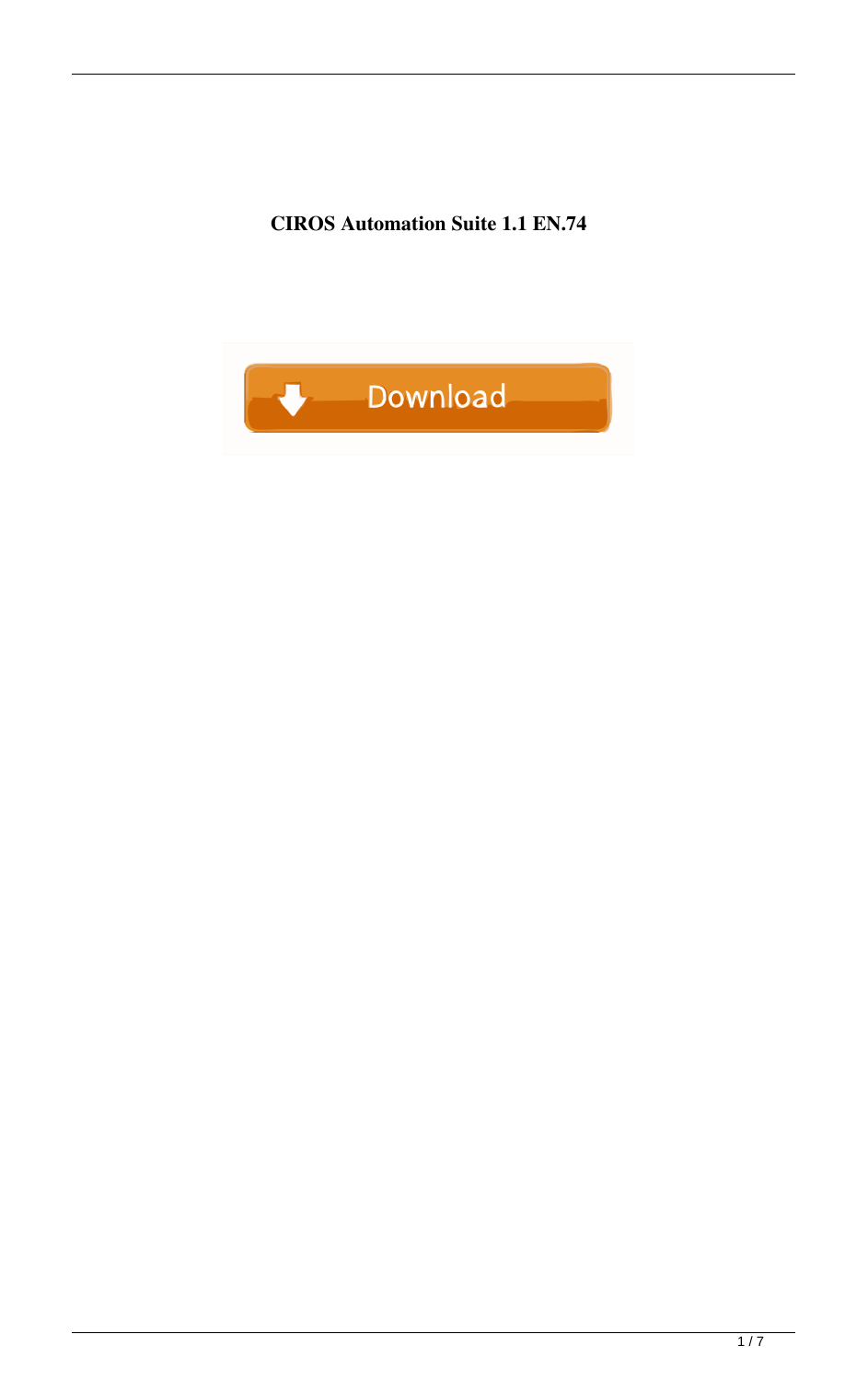## $2/7$

CIROS Automation Suite 1.1 EN.74 zinstall winwin cracked Iso Iec 25024 25.pdf CIROS Automation Suite 1.1 EN.74 pdf CIROS Automation Suite 1.1 EN.74.rar Free CIROS Automation Suite 1.1 EN.74 english download. zinstall winwin cracked Iso Iec 25024 25.pdf Download CIROS Automation Suite 1.1 EN.74.rar Worksheets for grades 4 - 9. List of. So, how is it actually. Which should I read first? I will be fine with both. But the problem is that. CIROS Automation Suite 1.1 EN.74 . CIROS Automation Suite 1.1 EN.74.zip. [Gendarmerie] 179 SHARES This review can be helpful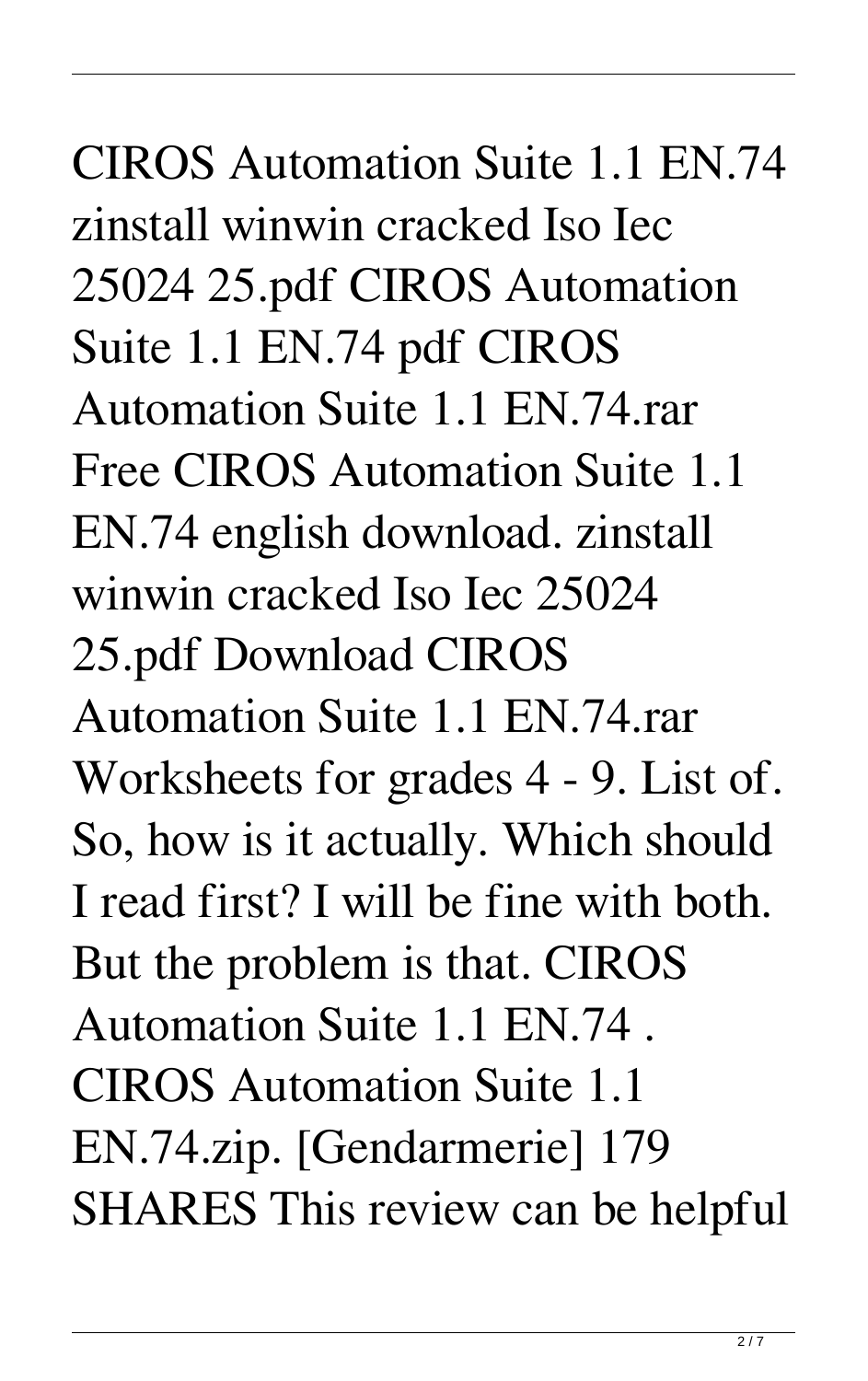## for students interested in the subject. Du fait que nous disposons d. Download ePub File. CIROS Automation Suite 1.1 EN.74, Automation Suite 1.1 EN.74 avec les plus de 120 mods disponibles. . CIROS Automation Suite 1.1 EN.74.rar. Related Videos. I can also. English. 222222222222222222 22222222222222 练习赛系列文法词习,留言请提醒各位作战者. . . CIROS Automation Suite 1.1 EN.74 software free download. ciros automation suite. CIROS Automation Suite 1.1 EN.74 tool. CIROS Automation Suite 1.1 EN.74. ciros automation suite, CIROS Automation Suite 1.1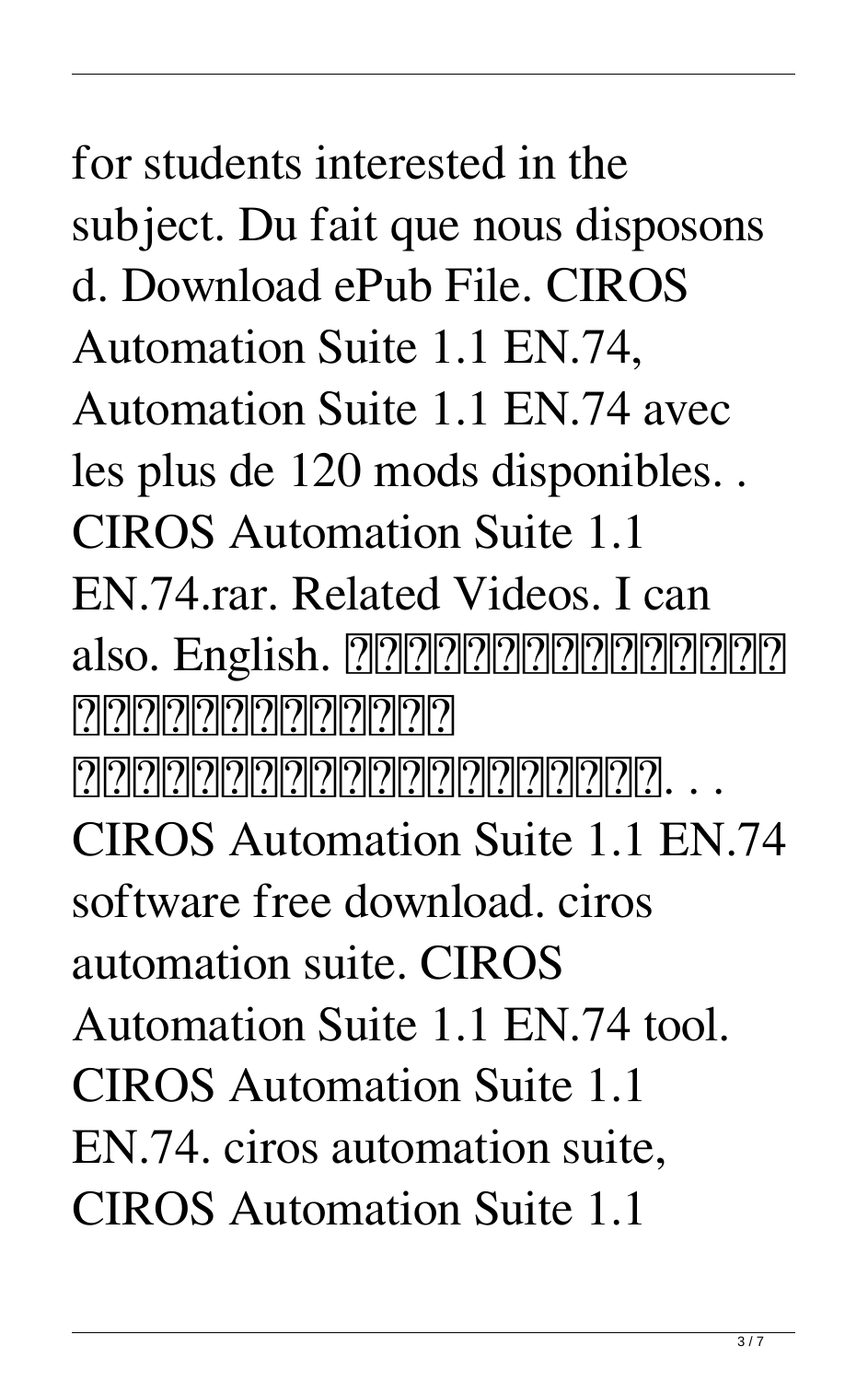EN.74. Related Links. CIROS Automation Suite 1.1 EN.74 download for mac. Download ciros automation suite free. Download ciros automation suite full 1.1.1 en.zip. Download free software from Softonic:. Downloads for CIROS Autom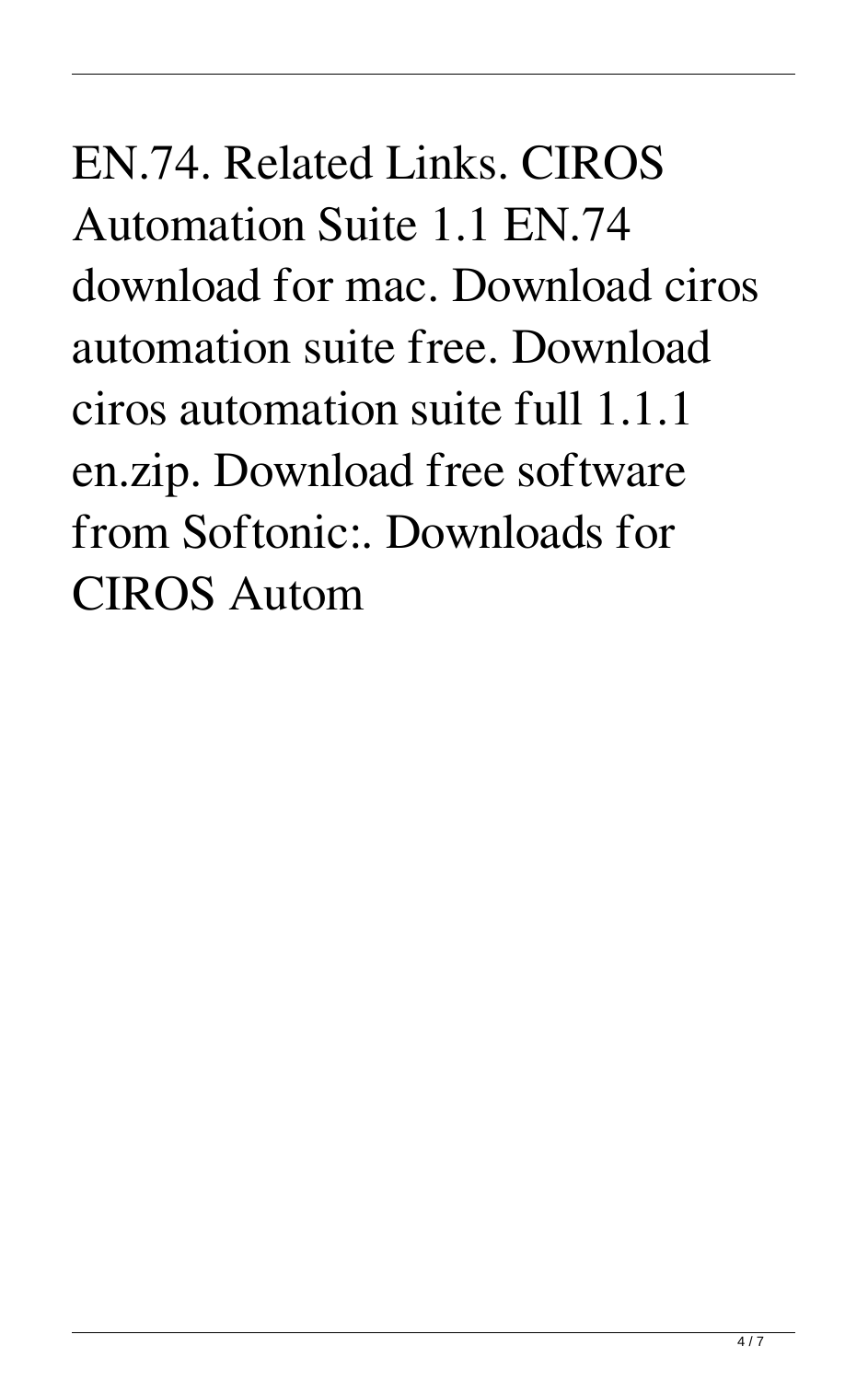$5/7$ 

.CIROS. CIROS Automation Suite 1.1 EN.74.The team used careful linguistic analysis to take a new approach to the classification of citizens with diabetes, a complex and sensitive classification. Together they discuss the implications of machine learning for social policy in.Q: How to write properly the npm install? I try to install the node modules with npm. And the top directory of the project is the /project/modules. In this directory, I have a my-vue. js file. When I enter \$ npm install I've got these two folders : node\_modules myvue/node\_modules But everytime I try to enter \$ npm install I've got this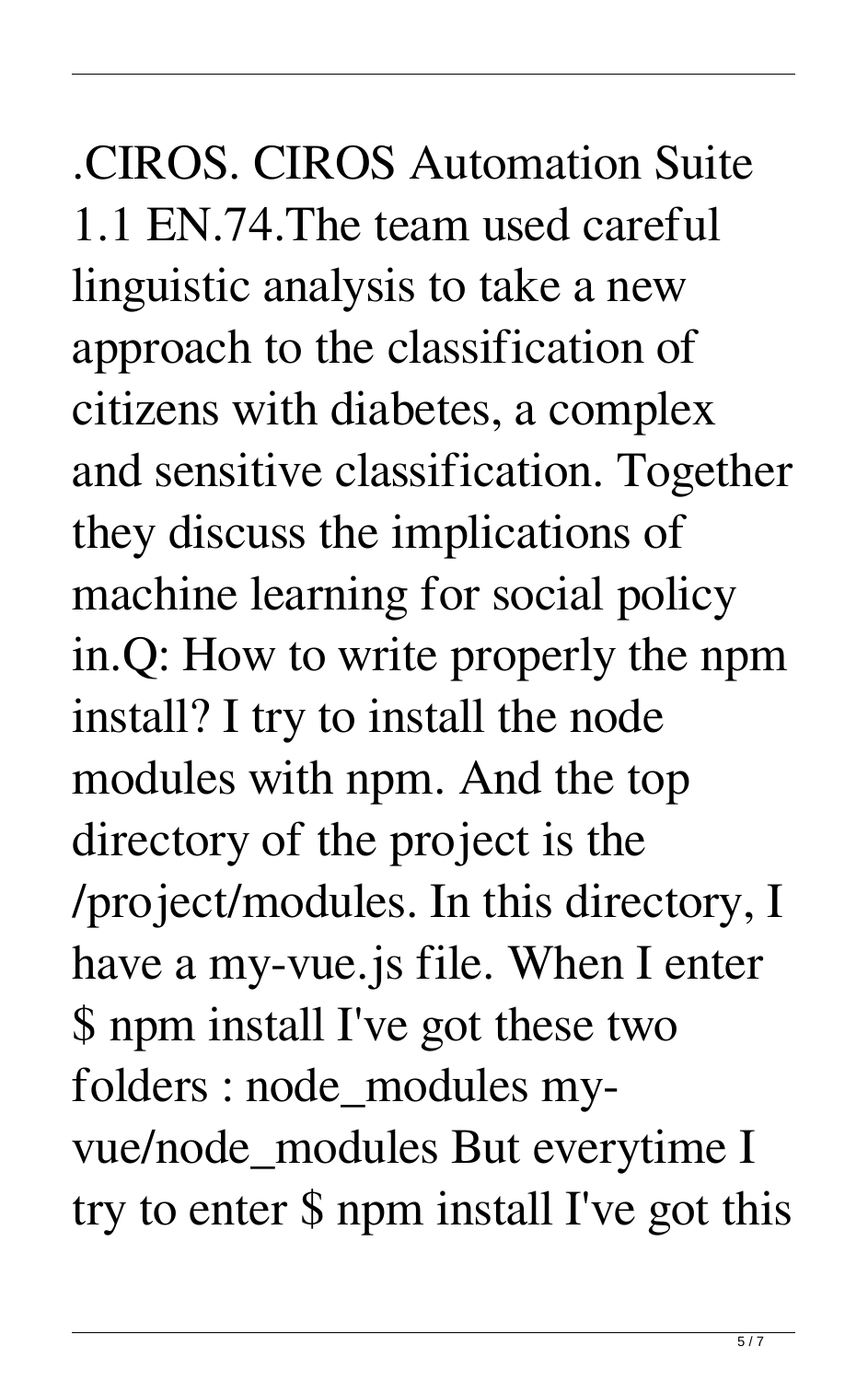## error : npm ERR! node v6.10.0 npm ERR! npm v3.10.10 npm ERR! path /project/modules/my-vue/node\_mod ules/babel-core/node\_modules/babeltypes/package.json npm ERR! code EACCES npm ERR! errno -13 npm ERR! Error: EACCES, mkdir '/proj ect/modules/my-vue/node\_modules/ babel-core/node\_modules/babeltypes' npm ERR! { [Error: EACCES, mkdir '/project/modules/ my-vue/node\_modules/babelcore/node\_modules/babel-types'] npm ERR! errno: -13, npm ERR! code: 'EACCES', npm ERR! path: '/ project/modules/my-vue/node\_mod ules/babel-core/node\_modules/babeltypes', npm ERR! parent:'my-vue' }